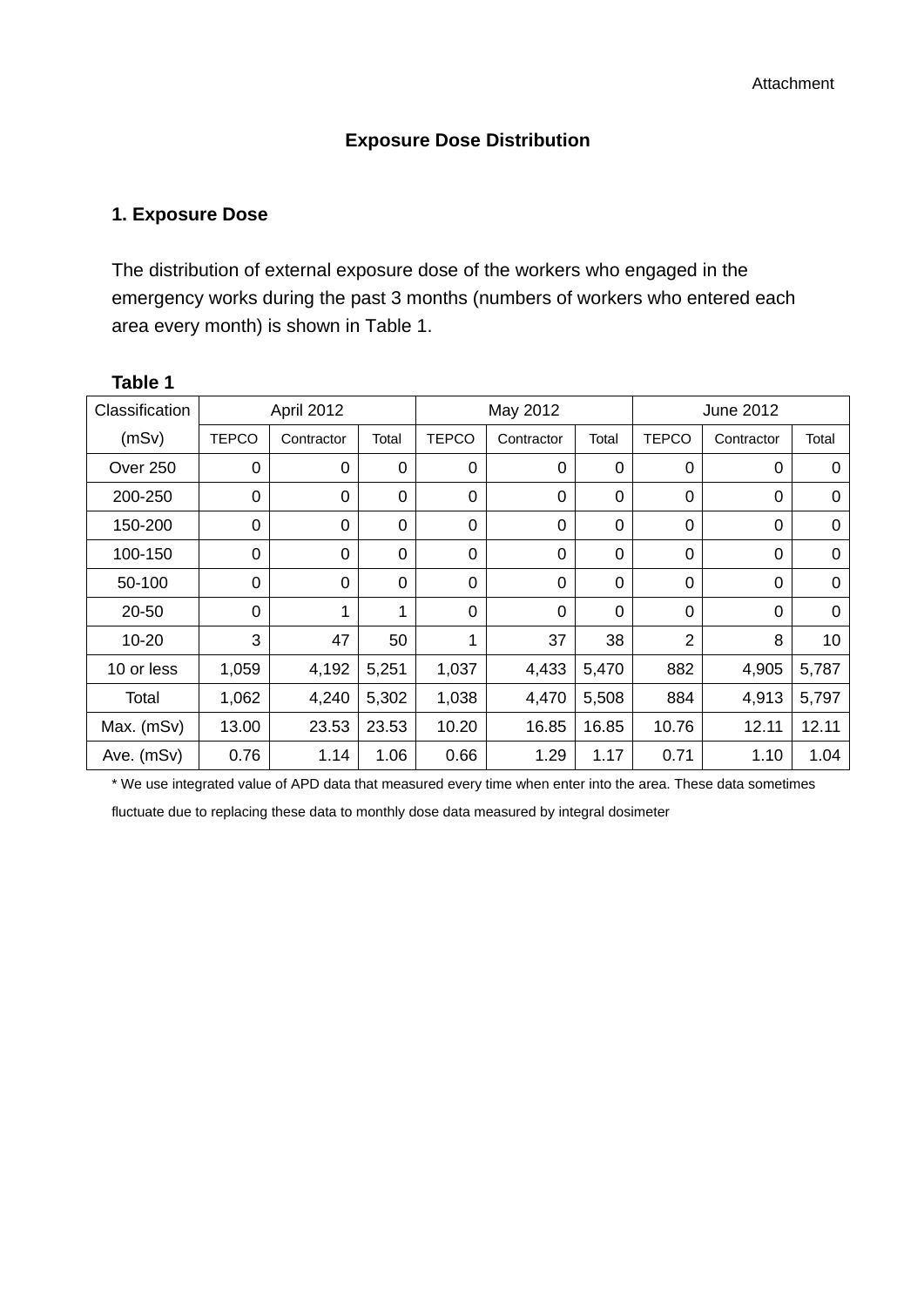## **2. Total of external exposure and internal exposure doses combined**

The accumulative exposure dose at the end of May (March 11, 2011 to May 31, 2012) and at the end of June (Mach 11, 2011 to June 30, 2012) of the workers who engaged in the emergency works is shown in Table 2. The exposure dose distributions of May and June are shown in Table 3.

| Classification | March 2011-May 2012 |                | March 2011-June 2012 |              |                | <b>Fluctuation</b> |              |             |          |
|----------------|---------------------|----------------|----------------------|--------------|----------------|--------------------|--------------|-------------|----------|
| (mSv)          | <b>TEPCO</b>        | Contractor     | Total                | <b>TEPCO</b> | Contractor     | Total              | <b>TEPCO</b> | Contractor  | Total    |
| Over 250       | 6                   | $\mathbf 0$    | 6                    | 6            | 0              | 6                  | 0            | $\mathbf 0$ | 0        |
| 200-250        | 1                   | $\overline{2}$ | 3                    | 1            | $\overline{2}$ | 3                  | 0            | 0           | 0        |
| 150-200        | 22                  | $\overline{2}$ | 24                   | 22           | $\overline{2}$ | 24                 | $\mathbf 0$  | $\mathbf 0$ | $\Omega$ |
| 100-150        | 117                 | 17             | 134                  | 117          | 17             | 134                | $\mathbf 0$  | $\mathbf 0$ | $\Omega$ |
| 50-100         | 463                 | 348            | 811                  | 475          | 370            | 845                | 12           | 22          | 34       |
| 20-50          | 612                 | 2,585          | 3,197                | 606          | 2,659          | 3,265              | -6           | 74          | 68       |
| $10 - 20$      | 489                 | 2,922          | 3,411                | 489          | 2,950          | 3,439              | 0            | 28          | 28       |
| 10 or less     | 1,742               | 12,847         | 14,589               | 1,761        | 13,345         | 15,106             | 19           | 498         | 517      |
| Total          | 3,452               | 18,723         | 22,175               | 3,477        | 19,345         | 22,822             | 25           | 622         | 647      |
| Max. (mSv)     | 678.80              | 238.42         | 678.80               | 678.80       | 238.42         | 678.80             |              |             |          |
| Ave. (mSv)     | 24.80               | 9.49           | 11.87                | 24.80        | 9.47           | 11.80              |              |             |          |

**Table 2** 

\* We use integrated value of APD data that measured every time when enter into the area. These data sometimes

fluctuate due to replacing these data to monthly dose data measured by integral dosimeter

| ט טועוסו       |                |             |                 |                |            |                    |              |            |             |
|----------------|----------------|-------------|-----------------|----------------|------------|--------------------|--------------|------------|-------------|
| Classification | April-May 2012 |             | April-June 2012 |                |            | <b>Fluctuation</b> |              |            |             |
| (mSv)          | <b>TEPCO</b>   | Contractor  | Total           | TEPCO          | Contractor | Total              | <b>TEPCO</b> | Contractor | Total       |
| Over 250       | $\mathbf 0$    | $\mathbf 0$ | 0               | $\mathbf 0$    | 0          | 0                  | 0            | 0          | $\mathbf 0$ |
| 200-250        | $\mathbf 0$    | $\mathbf 0$ | 0               | $\mathbf 0$    | 0          | $\mathbf 0$        | 0            | 0          | 0           |
| 150-200        | $\mathbf 0$    | $\mathbf 0$ | 0               | $\mathbf 0$    | 0          | 0                  | 0            | 0          | 0           |
| 100-150        | $\mathbf 0$    | $\mathbf 0$ | 0               | $\overline{0}$ | 0          | $\mathbf 0$        | 0            | 0          | $\mathbf 0$ |
| 50-100         | $\mathbf 0$    | $\mathbf 0$ | 0               | $\overline{0}$ | 0          | $\mathbf 0$        | 0            | 0          | $\mathbf 0$ |
| 20-50          | $\mathbf 0$    | 34          | 34              | 4              | 75         | 79                 | 4            | 41         | 45          |
| $10 - 20$      | 13             | 140         | 153             | 24             | 191        | 215                | 11           | 51         | 62          |
| 10 or less     | 1,171          | 5,192       | 6,363           | 1,215          | 6,111      | 7,326              | 44           | 919        | 963         |
| Total          | 1,184          | 5,366       | 6,550           | 1,243          | 6,377      | 7,620              | 59           | 1,011      | 1,070       |
| Max. (mSv)     | 19.90          | 30.12       | 30.12           | 24.78          | 36.49      | 36.49              |              |            |             |
| Ave. (mSv)     | 1.26           | 1.97        | 1.84            | 1.71           | 2.51       | 2.38               |              |            |             |

**Table 3** 

\* We use integrated value of APD data that measured every time when enter into the area. These data sometimes

fluctuate due to replacing these data to monthly dose data measured by integral dosimeter